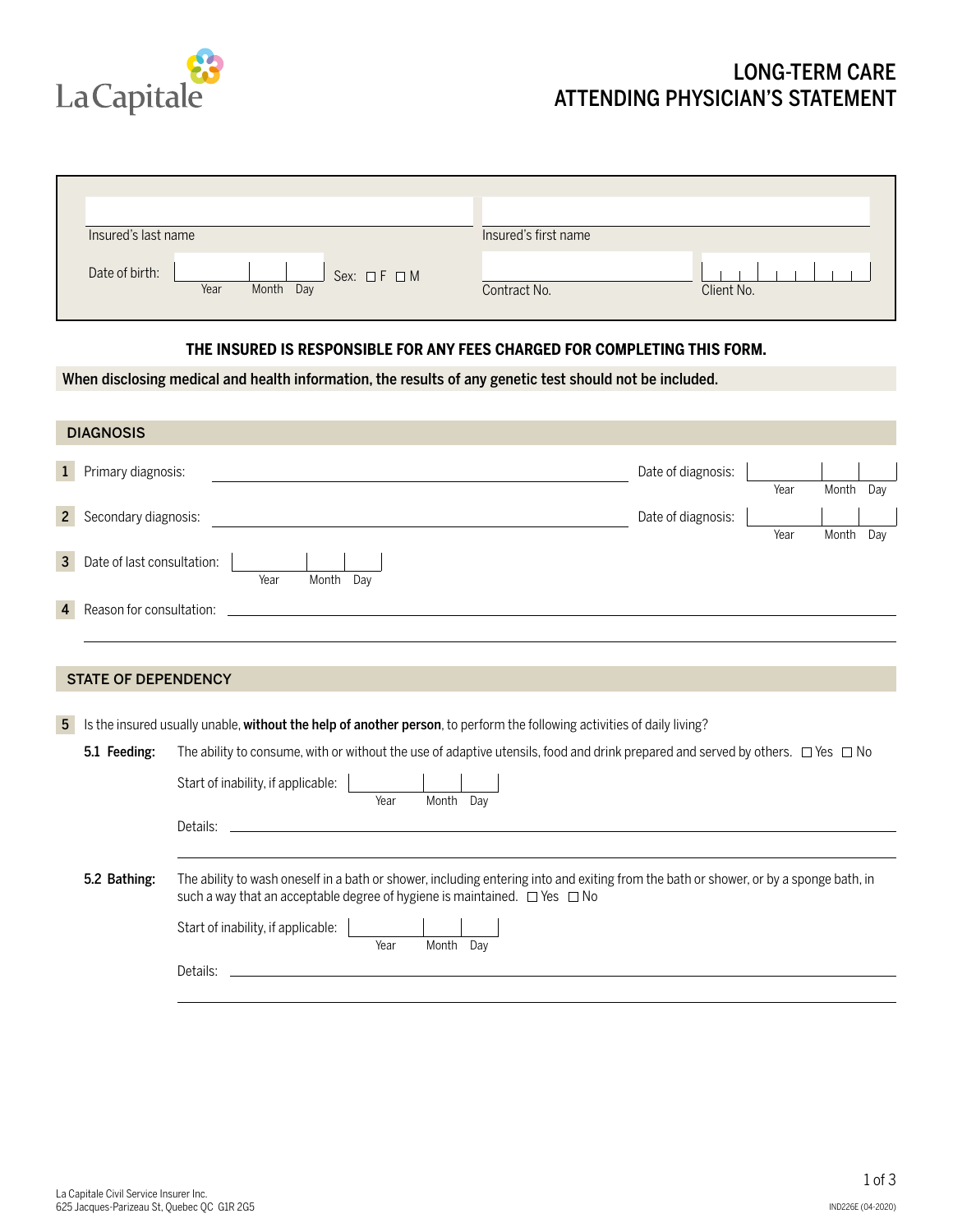

## LONG-TERM CARE ATTENDING PHYSICIAN'S STATEMENT

#### STATE OF DEPENDENCY (cont.)

| 5.3 Dressing:                     | The ability to put on or take off all necessary items of clothing and any medically necessary braces, surgical appliances or artificial<br>limbs. Any item of clothing that can be made, purchased, or purchased and altered and that is reasonable for the insured's health,<br>comfort and dignity in the environment in which he or she normally lives constitutes "necessary items of clothing." $\Box$ Yes $\Box$ No |
|-----------------------------------|---------------------------------------------------------------------------------------------------------------------------------------------------------------------------------------------------------------------------------------------------------------------------------------------------------------------------------------------------------------------------------------------------------------------------|
|                                   | Start of inability, if applicable:                                                                                                                                                                                                                                                                                                                                                                                        |
|                                   | Year<br>Month Day                                                                                                                                                                                                                                                                                                                                                                                                         |
|                                   | the control of the control of the control of the control of the control of the control of the control of the control of the control of the control of the control of the control of the control of the control of the control<br>Details:                                                                                                                                                                                 |
|                                   | 5.4 Transferring: The ability to move toward a bed, to get into and out of bed, and the ability to sit in a chair or a wheelchair and to get up from it with<br>or without the assistance of auxiliary equipment. $\Box$ Yes $\Box$ No                                                                                                                                                                                    |
|                                   | Start of inability, if applicable:<br>Month Day<br>Year                                                                                                                                                                                                                                                                                                                                                                   |
|                                   | Details: _                                                                                                                                                                                                                                                                                                                                                                                                                |
| 5.5 Toileting:                    | The ability to get to and from, on and off the toilet, and perform the associated personal hygiene. $\Box$ Yes $\Box$ No                                                                                                                                                                                                                                                                                                  |
|                                   | Start of inability, if applicable:<br>Month Day<br>Year                                                                                                                                                                                                                                                                                                                                                                   |
|                                   | Details:                                                                                                                                                                                                                                                                                                                                                                                                                  |
| 5.6 Continence:                   | The ability to control bowel and bladder functions voluntarily, with or without surgical appliances or protection from incontinence,<br>in such a way that an acceptable degree of hygiene is maintained. $\Box$ Yes $\Box$ No                                                                                                                                                                                            |
|                                   | Start of inability, if applicable:<br>Month Day<br>Year                                                                                                                                                                                                                                                                                                                                                                   |
|                                   | <u> 1980 - Andrea Station, amerikansk politik (</u><br>Details:                                                                                                                                                                                                                                                                                                                                                           |
|                                   |                                                                                                                                                                                                                                                                                                                                                                                                                           |
| <b>COGNITIVE IMPAIRMENT</b>       |                                                                                                                                                                                                                                                                                                                                                                                                                           |
| 6                                 | Has cognitive impairment been diagnosed? $\Box$ Yes $\Box$ No                                                                                                                                                                                                                                                                                                                                                             |
| 6.1 If so, what is the diagnosis? |                                                                                                                                                                                                                                                                                                                                                                                                                           |
| 6.2 Date of diagnosis:            | Month Dav<br>Year                                                                                                                                                                                                                                                                                                                                                                                                         |
| 6.3                               | Tests and examinations performed to confirm this diagnosis:                                                                                                                                                                                                                                                                                                                                                               |
| 6.3.1                             | <u> 1989 - Andrea State Barbara, amerikan personal di sebagai personal di sebagai personal di sebagai personal d</u>                                                                                                                                                                                                                                                                                                      |
| $6.3.2$ $-$                       |                                                                                                                                                                                                                                                                                                                                                                                                                           |
|                                   | Which sentence below best describes the degree of the insured's cognitive impairment?                                                                                                                                                                                                                                                                                                                                     |

 $\Box$  The insured has moderate cognitive impairment and does not require monitoring.

 $\Box$  The insured has severe cognitive impairment and requires constant monitoring to ensure his or her health and safety.